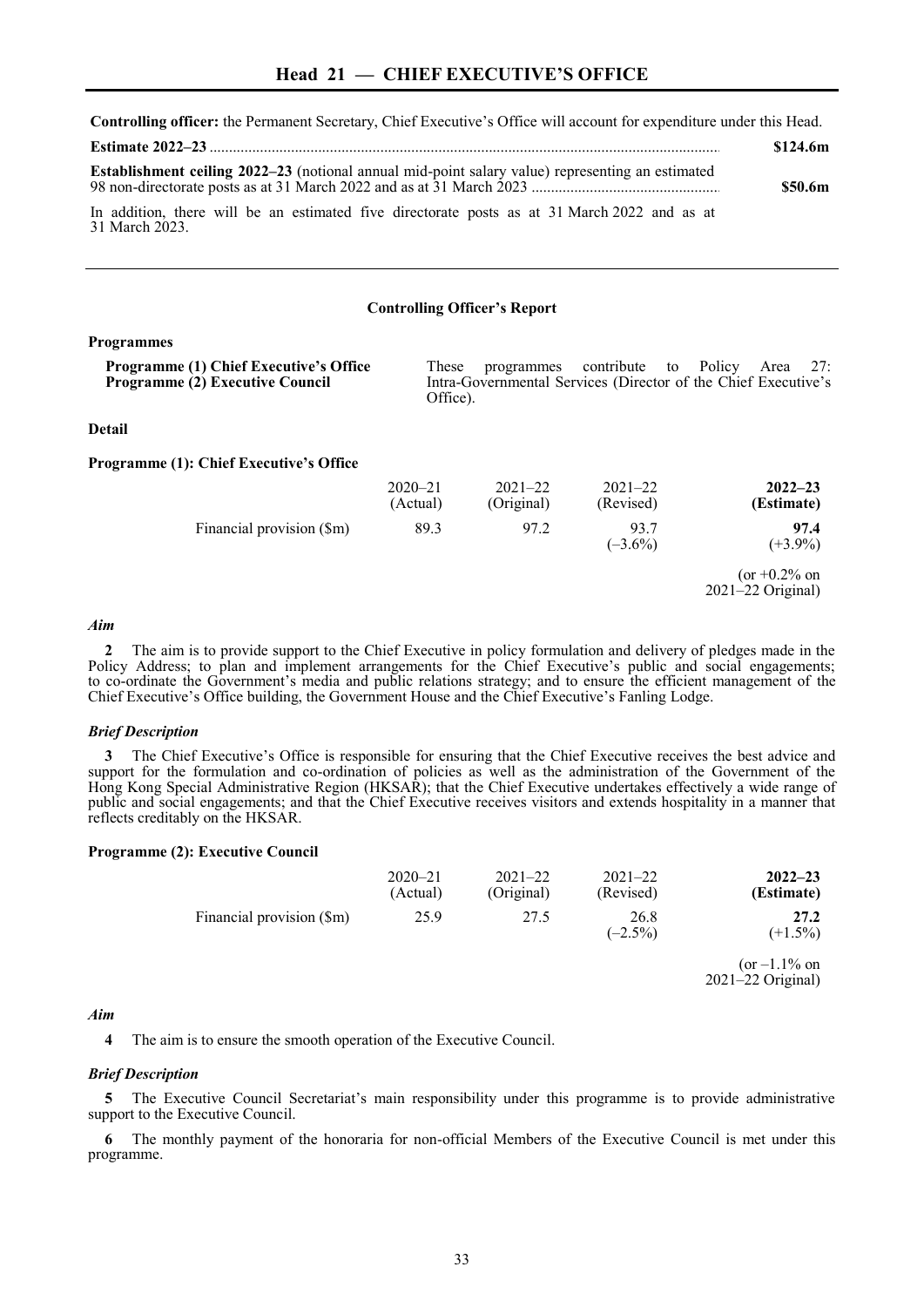## **ANALYSIS OF FINANCIAL PROVISION**

|            | Programme | $2020 - 21$<br>(Actual)<br>$(\text{Sm})$ | $2021 - 22$<br>(Original)<br>$(\text{Sm})$ | $2021 - 22$<br>(Revised)<br>$(\text{Sm})$ | $2022 - 23$<br>(Estimate)<br>(Sm)      |
|------------|-----------|------------------------------------------|--------------------------------------------|-------------------------------------------|----------------------------------------|
| (1)<br>(2) |           | 89.3<br>25.9                             | 97.2<br>27.5                               | 93.7<br>26.8                              | 97.4<br>27.2                           |
|            |           | 115.2                                    | 124.7                                      | 120.5<br>$(-3.4\%)$                       | 124.6<br>$(+3.4\%)$                    |
|            |           |                                          |                                            |                                           | $(or -0.1\% on$<br>$2021-22$ Original) |

# **Analysis of Financial and Staffing Provision**

## **Programme (1)**

Provision for 2022–23 is \$3.7 million (3.9%) higher than the revised estimate for 2021–22. This is mainly due to increased requirement for operating expenses.

## **Programme (2)**

Provision for 2022–23 is \$0.4 million (1.5%) higher than the revised estimate for 2021–22. This is mainly due to increased requirement for operating expenses.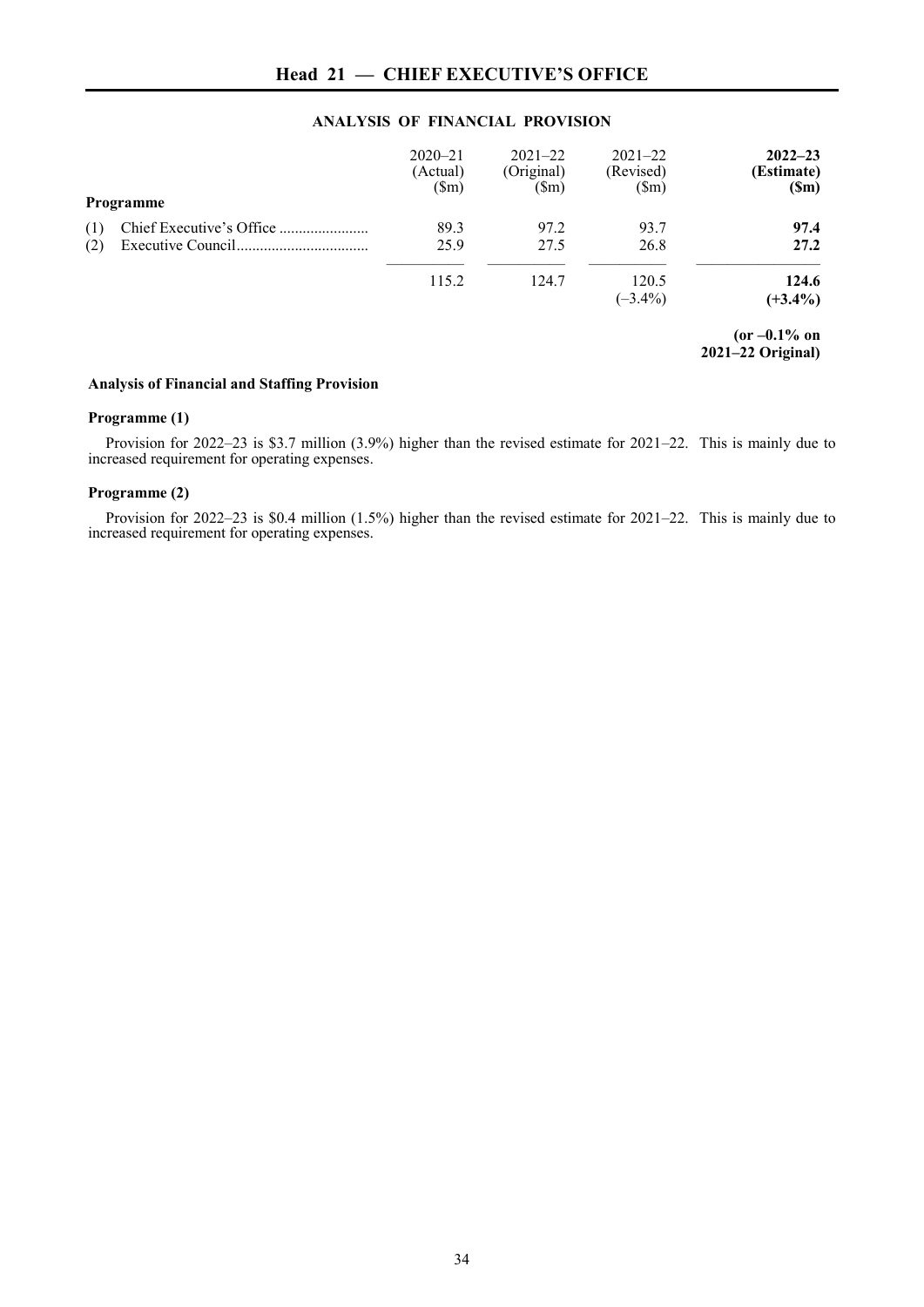

*Changes in the size of the establishment (as at 31 March)*

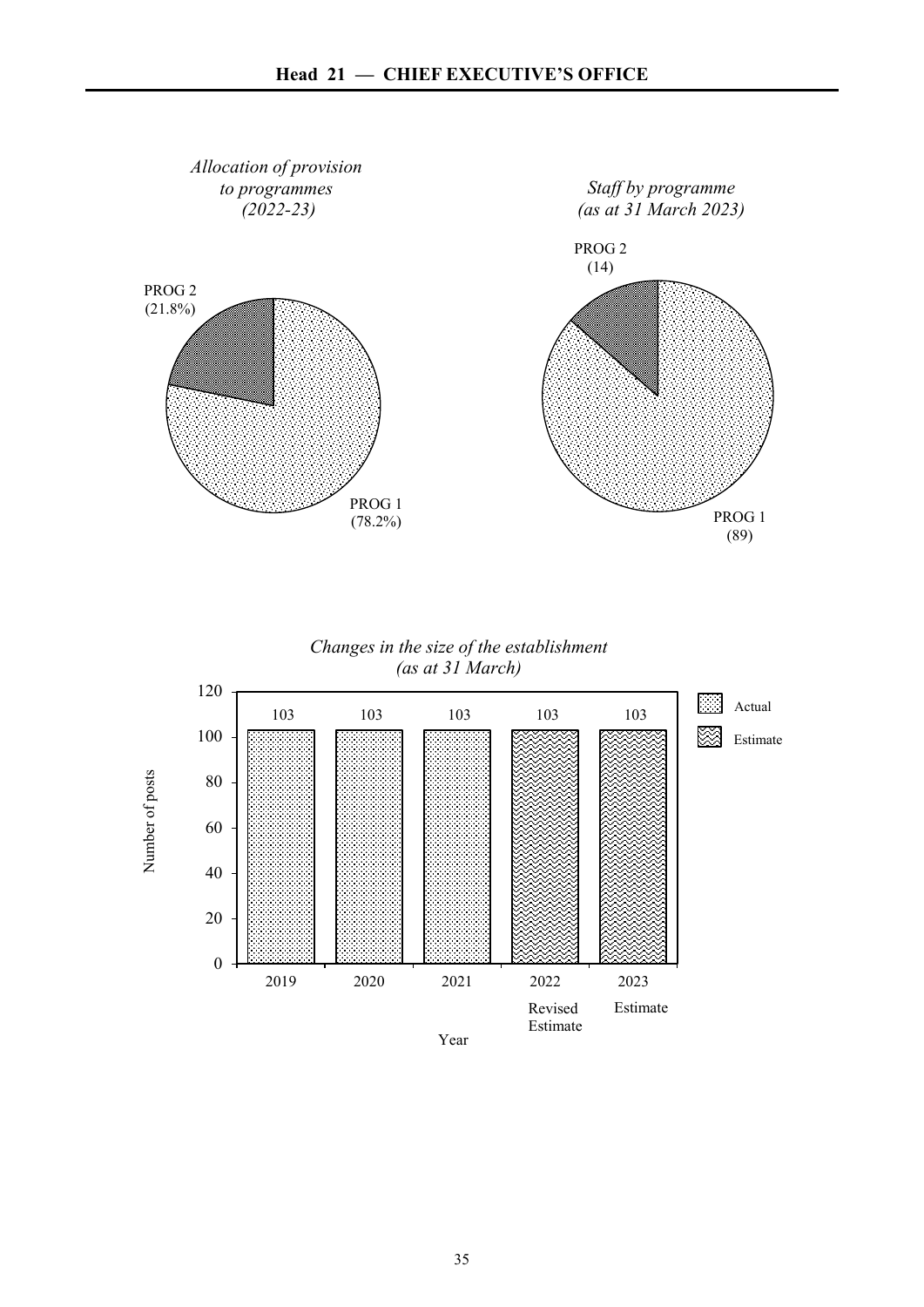| <b>Head 21 – CHIEF EXECUTIVE'S OFFICE</b> |  |  |  |
|-------------------------------------------|--|--|--|
|-------------------------------------------|--|--|--|

| Sub-<br>head<br>(Code) |                          | Actual<br>expenditure<br>$2020 - 21$ | Approved<br>estimate<br>$2021 - 22$ | Revised<br>estimate<br>$2021 - 22$ | <b>Estimate</b><br>$2022 - 23$ |
|------------------------|--------------------------|--------------------------------------|-------------------------------------|------------------------------------|--------------------------------|
|                        |                          | \$'000                               | \$'000                              | \$'000                             | \$2000                         |
|                        | <b>Operating Account</b> |                                      |                                     |                                    |                                |
|                        | Recurrent                |                                      |                                     |                                    |                                |
| 000                    |                          | 115,213                              | 124,663                             | 120,518                            | 124,557                        |
|                        |                          | 115,213                              | 124,663                             | 120,518                            | 124,557                        |
|                        |                          | 115,213                              | 124,663                             | 120,518                            | 124,557                        |
|                        |                          | 115,213                              | 124,663                             | 120,518                            | 124,557                        |